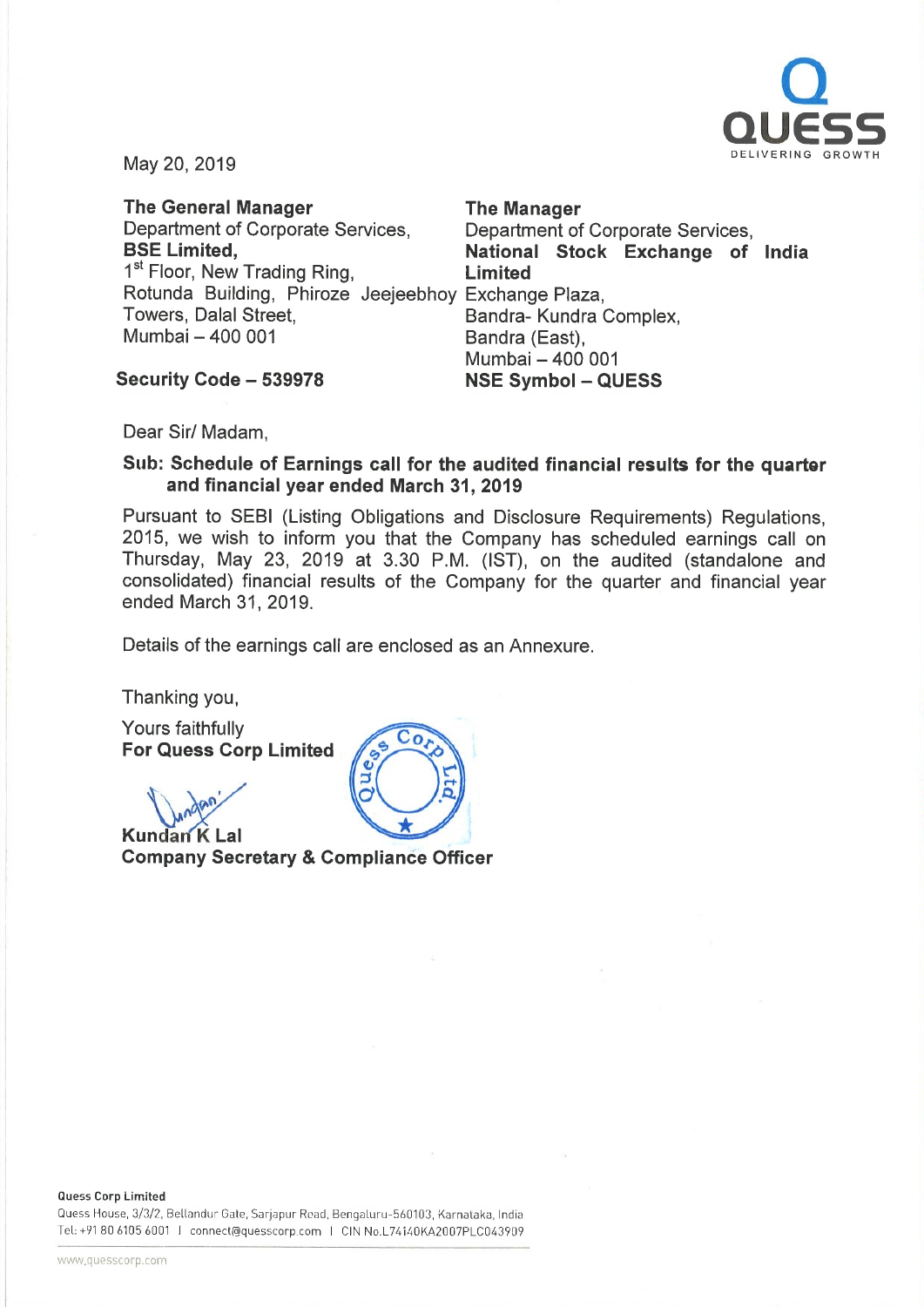



# **Quess Corp Limited**

### Earnings Call on 23<sup>rd</sup> May 2019 hosted by Axis Capital Limited

We are pleased to host, on behalf of Quess Corp Ltd., a conference call for analysts and investors on **Thursday, 23<sup>rd</sup> May 2019** following the announcement of financial results for the quarter ended 31<sup>st</sup> March 2019 and financial year 2019.

The call will be initiated with a brief management discussion on the earnings performance followed by an interactive Question & Answer session. The management team will be represented by

- **a** Mr Ajit Isaac : Chairman and Managing Director
- **In Mr Subrata Nag 1988**: Group CEO and Executive Director

#### Details of the conference call are:

| Date               | Thursday, 23rd May 2019                                           |
|--------------------|-------------------------------------------------------------------|
| <b>Time</b>        | 3.30 P.M. IST   6:00 P.M. HK/SG   11:00 A.M. UK   6:00 A.M U.S.A. |
| <b>Call Leader</b> | Mr. Aditya Bagul, Axis Capital Limited                            |

| Country                      | Dial in numbers                     |
|------------------------------|-------------------------------------|
| Primary number               | +91 22 6280 1145 / +91 22 7115 8046 |
| India Local                  | +917045671221                       |
| <b>International Dial In</b> |                                     |
| - Hong Kong                  | 800964448                           |
| - Singapore                  | 8001012045                          |
| - U K                        | 08081011573                         |
| - USA                        | 18667462133                         |

Participants are requested to log in 10 minutes prior to the start of the scheduled call.

#### For further information please contact:

Aditya Bagul VP – Midcaps Institutional Equity Research Axis Capital Limited Direct: +91 22 4325 1130 Board: +91 22 4325 2525 Mobile: +91 9833595635 Email: aditya.bagul@axiscap.in Kashyap Pujara

Managing Director – Head of Research Institutional Equity Research Axis Capital Limited Direct: +91 22 4325 1107 Board: +91 22 4325 2525 Mobile: +91 9820417477 Email: kashyap.pujara@axiscap.in